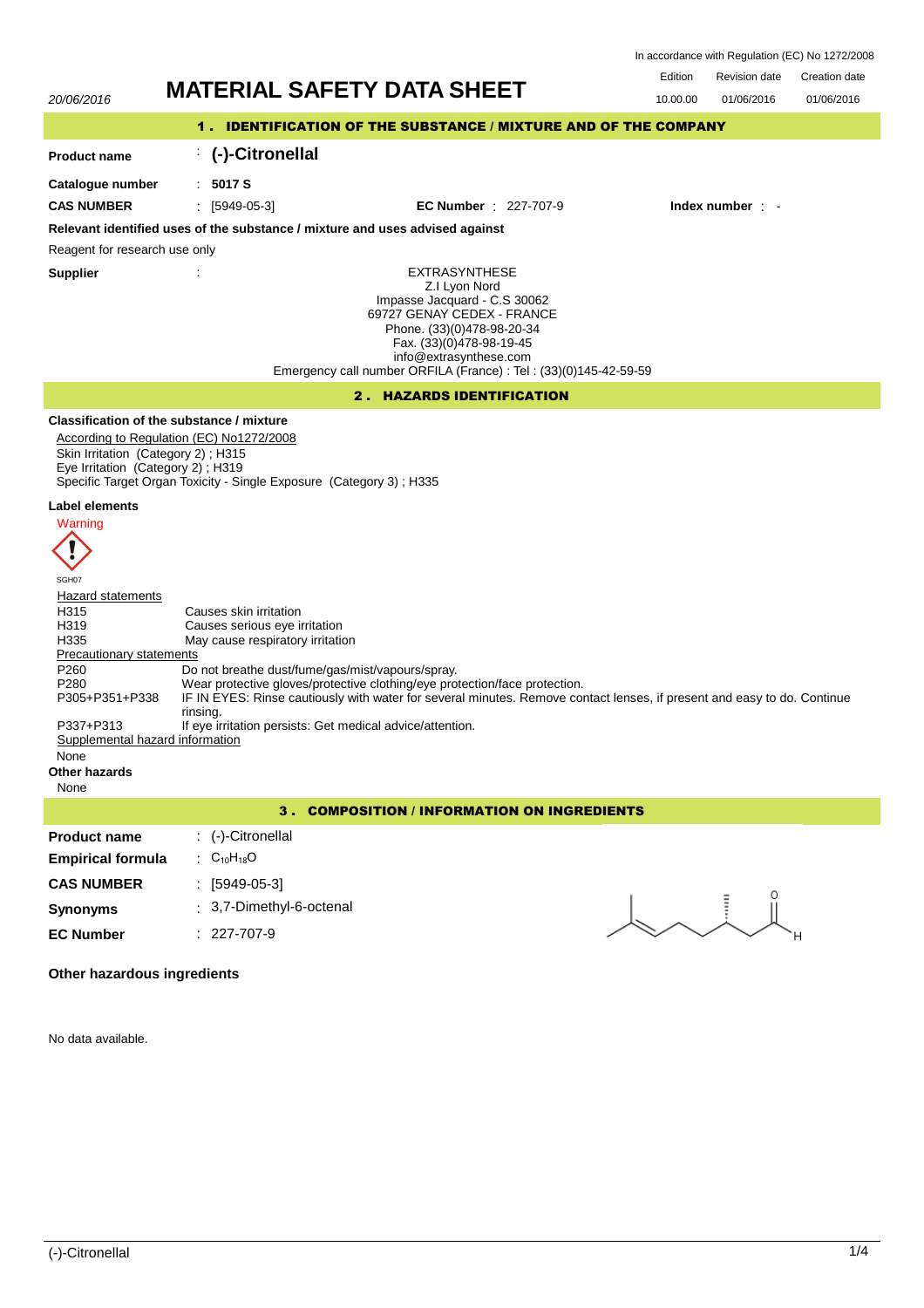#### 4 . FIRST AID MEASURES

### **Inhalation**

In case of inhalation, move the victim to fresh air. If breathing is difficult, put the victim on oxygen. If breathing stops, carry out artificial respiration.

Wash thoroughly with water and soap.

#### **In case of eye contact**

**In case of skin contact**

Rinse well with plenty of water for at least 15 minutes.

#### **Ingestion**

Do not make an unconscious person vomit or swallow anything. Rinse the mouth thoroughly with water.

5 . FIRE-FIGHTING MEASURES

# **Extinguishing media**

Carbon dioxide, dry powder.

#### **Special hazards arising from the substance**

Harmful/toxic vapours, carbon oxides may be released during the fire.

# **Advise for fire-fighters**

Wear an autonomous breathing apparatus and suitable protection clothing against chemical agents.

### 6 . ACCIDENTAL RELEASE MEASURES

# **Personal precautions**

Use personal protective equipment. Evacuate the personnel from the contaminated zone. Ensure adequate ventilation.

#### **Environnemental precautions**

Keeping away from drains, surface and ground waters.

#### **Methods and materials for containment and cleaning up**

Clean up without creating dust and place in adapted and sealed containers for elimination. Wash the contaminated aera with water and soap. Confine washing water and dispose of it complying with the local regulations. After cleaning, quickly eliminate traces of water with a product absorbing liquids (for example : sand, sawdust, universal binder, Kieselguhr).

# 7 . HANDLING AND STORAGE

#### **Precautions for safe handling**

Avoid formation of dust. Avoid contact with skin and eyes. During handling, wear suitable personal protective equipment (see section 8). Follow the normal measures for preventive fire protection.

### **Specific handling**

No data available.

# **Specific end use(s)**

No data available

#### **Conditions for safe storage, including any incompatibilities**

Store in a cool well-ventilated place. Keep container tightly closed in a dry place away from light.

#### Store at <+8°C

8 . EXPOSURE CONTROL/PERSONAL PROTECTION

#### **Respiratory protection**

Wear imperatively an appropriated mask/respirator, tested and approved by standards such as NIOSH (US) or CEN (EU).

#### **Hand protection**

Handle with protective gloves. The selected gloves have to satisfy the specifications of EU Directive 89/686/EEC and the standard EN 374 derived from it.

#### **Eye protection**

Wear safety glasses.

#### **Skin protection**

Wear suitable protective clothing according to the quantity and the level of activity of the substance at the workplace.

# 9 . PHYSICAL AND CHEMICAL PROPERTIES

#### **Information on basic physical and chemical properties**

| Physical state                         | : Liguid                 |
|----------------------------------------|--------------------------|
| Color                                  | $:$ No data available.   |
| Solubility in                          | : Diethylether (Soluble) |
| Melting point                          | : No data available.     |
| рH                                     | : No data available.     |
| Partition coefficient: n-octanol/water | : No data available.     |
| Auto-ignition temperature              | : No data available.     |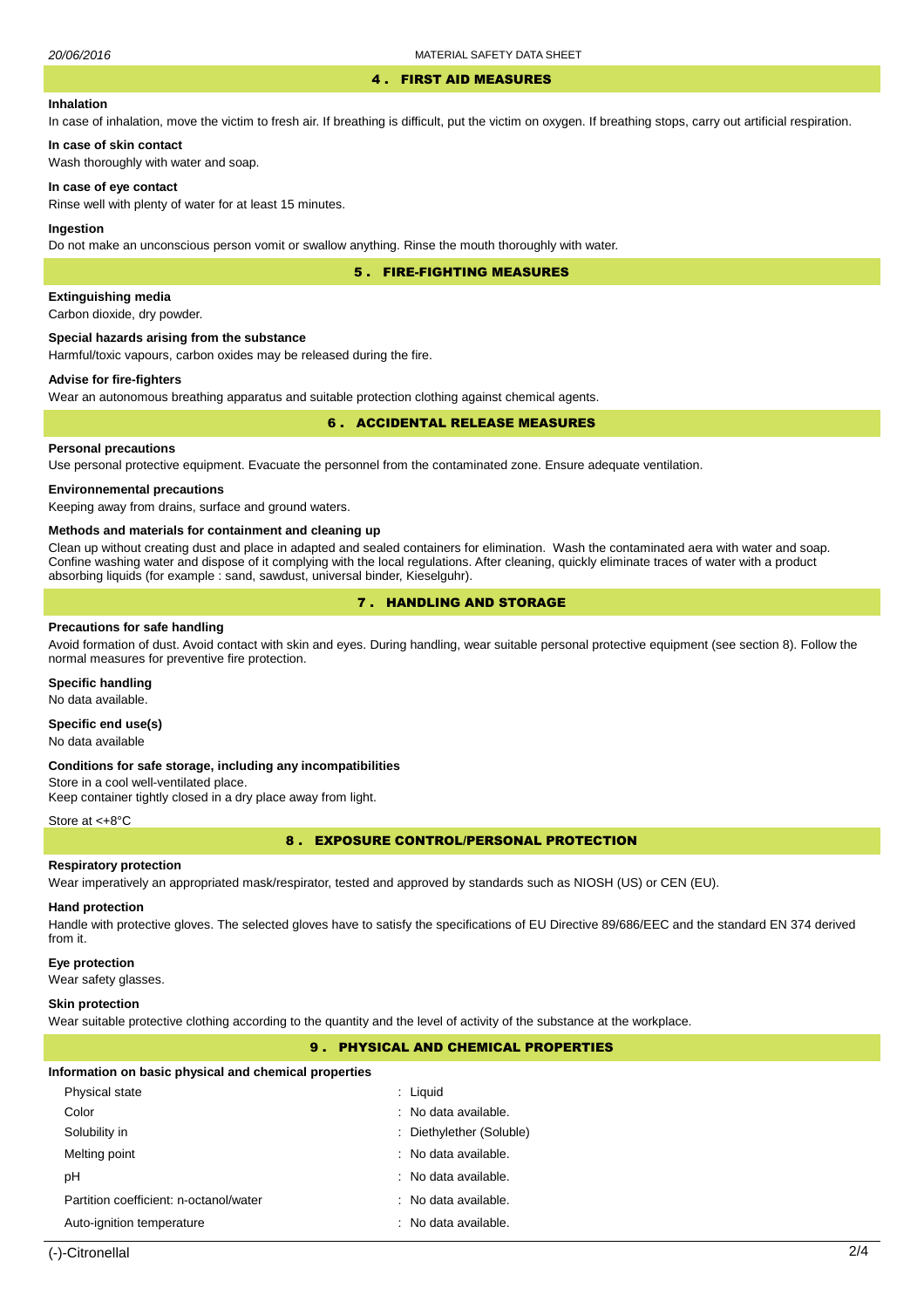| MATERIAL SAFETY DATA SHEET<br>20/06/2016 |                      |  |
|------------------------------------------|----------------------|--|
| Decomposition temperature                | No data available.   |  |
| Viscosity                                | : No data available. |  |
| Initial boiling point                    | $: 208^{\circ}$ C    |  |
| Flash point                              | : 75°C               |  |

# **Other information**

# No data available

10 . STABILITY AND REACTIVITY

# **Reactivity**

No data available.

#### **Chemical stability**

Stable under recommanded storage conditions.

#### **Possibility of hazardous reactions**

No hazardous reactions during storage and handling complying with the instructions.

**Conditions to avoid**

No data available.

#### **Incompatible materials**

No data available.

#### **Hazardous decomposition products**

No hazardous decomposition products if the instructions for handling and storage are respected. During high overheating of the substance or during a fire, hazardous decomposition products may be produced.

11 . TOXICOLOGICAL INFORMATION

#### **Acute oral toxicity**

No data available.

#### **Acute dermal toxicity**

No data available.

#### **Acute inhalation toxicity**

No data available.

### **Skin Corrosion**

No data available.

#### **Skin Irritation**

No data available.

# **Serious Eye Damage**

No data available.

#### **Eye Irritation**

No data available.

## **Respiratory Sensitisation**

No data available.

#### **Skin Sensitisation**

No data available.

#### **Germ Cell Mutagenicity**

No data available.

# **Carcinogenictiy**

No data available.

# **Reproductive Toxicity**

No data available.

# **Specific Target Organ Toxicity - Single Exposure**

No data available.

# **Specific Target Organ Toxicity - Repeated Exposure**

No data available.

# **Aspiration Hazard**

No data available.